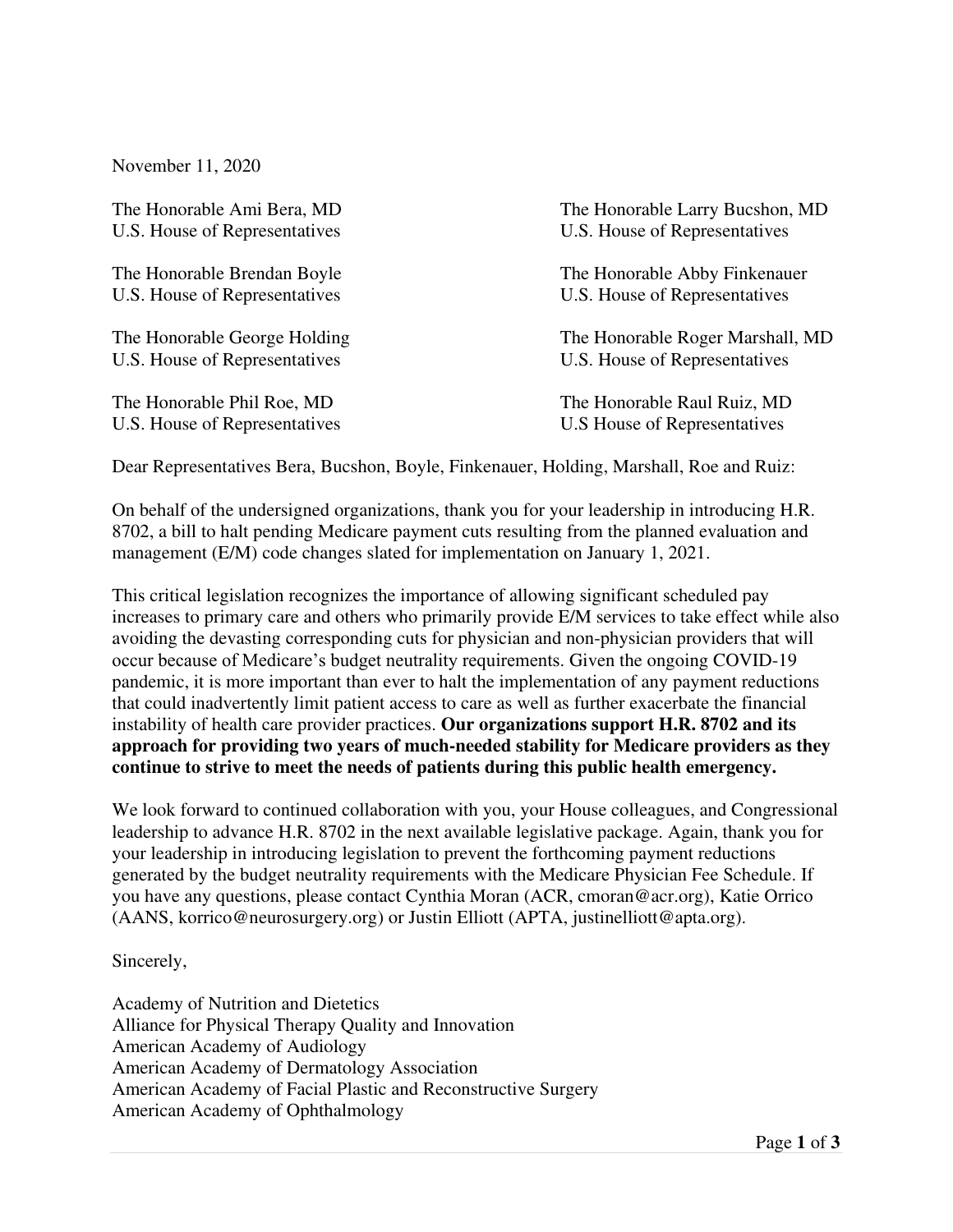American Academy of Oral & Maxillofacial Pathology American Academy of Otolaryngology—Head and Neck Surgery American Association of Neurological Surgeons American Association of Oral and Maxillofacial Surgeons American Association of Orthopaedic Surgeons American Chiropractic Association American College of Cardiology American College of Emergency Physicians American College of Gastroenterology American College of Mohs Surgery American College of Obstetricians and Gynecologists American College of Osteopathic Surgeons American College of Radiation Oncology American College of Radiology American College of Surgeons American Gastroenterological Association American Health Care Association American Medical Association American Medical Rehabilitation Providers Association American Occupational Therapy Association American Optometric Association American Orthopaedic Foot & Ankle Society American Pediatric Surgical Association American Physical Therapy Association American Podiatric Medical Association American Psychological Association American Society for Dermatologic Surgery Association American Society for Gastrointestinal Endoscopy American Society for Radiation Oncology American Society of Anesthesiologists American Society of Cataract and Refractive Surgery American Society of Colon and Rectal Surgeons American Society of Echocardiography American Society of Hand Therapists American Society of Neuroradiology American Society of Nuclear Cardiology American Society of Plastic Surgeons American Society of Retina Specialists American Speech-Language-Hearing Association American Urogynecologic Society Association for Quality Imaging Association of American Medical Colleges Association of Black Cardiologists Association of Pathology Chairs CardioVascular Coalition Clinical Social Work Association College of American Pathologists